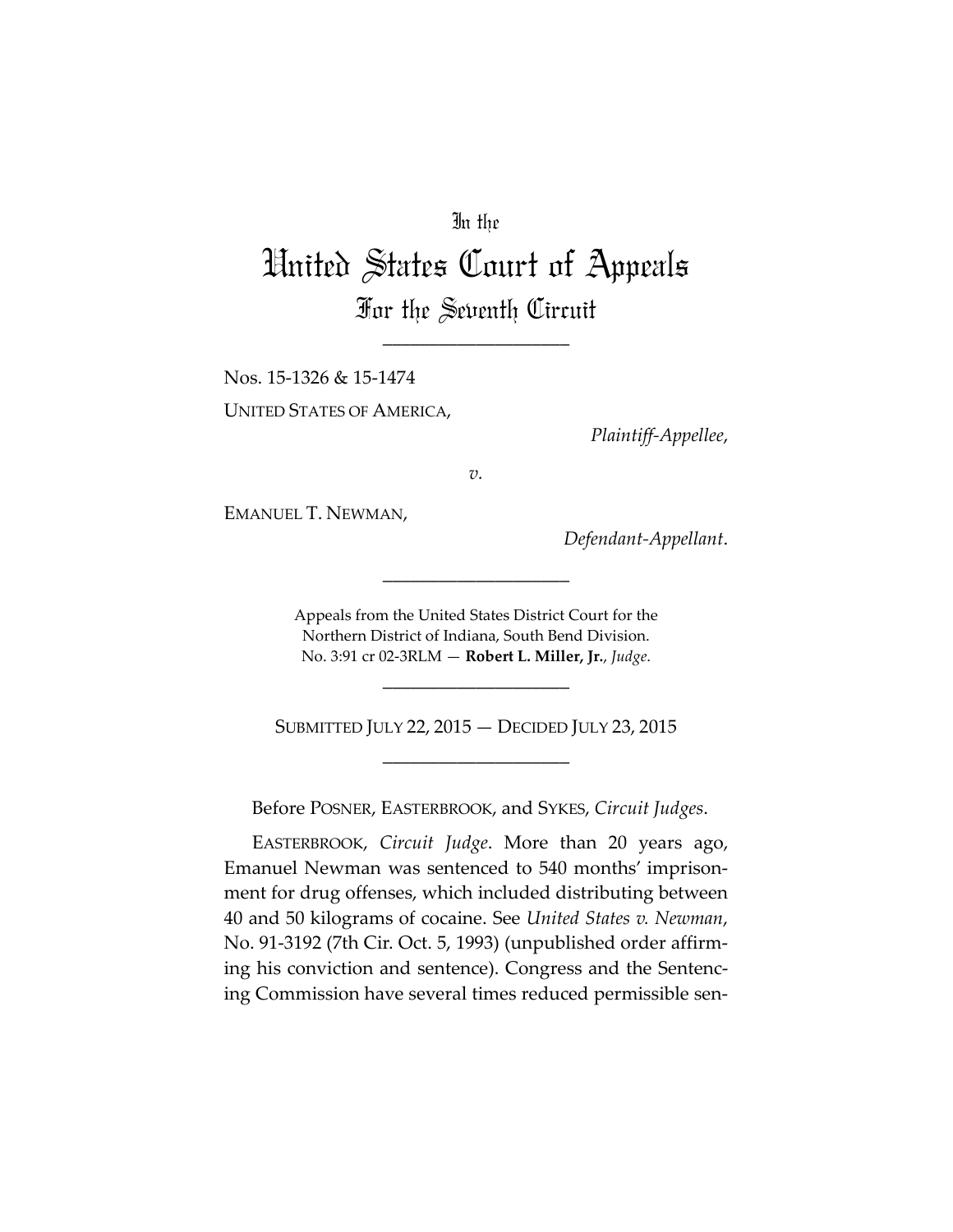tences for sellers of crack cocaine, but until recently none of these changes affected persons who distributed powder cocaine. Amendment 782 to the Sentencing Guidelines, however, effects an across-the-board reduction of two offense levels in the drug-quantity table at U.S.S.G. §2D1.1. Because the Sentencing Commission made that change retroactive, 18 U.S.C. §3582(c)(2) allows district judges to reduce the sentences of persons already in prison (though Amendment 782 provides that reductions under its terms cannot permit anyone to be released before November 1, 2015).

Newman's motion under §3582(c)(2) contended that his revised sentencing range is 292 to 365 months (the original had been 360 months to life), and the prosecutor agreed. The prosecutor recommended a reduction to 472 months, observing that Newman's crimes (and criminal history) included violence as well as drug sales, but on December 30, 2014, the district court entered an order cutting the sentence to 348 months. This was achieved through a combination of concurrent and consecutive sentences that need not be explained here. It is enough for now that no one doubts that the order of December 30 is lawful: the sentence on each count is within the statutory maximum, and a term of 348 months is authorized by Amendment 782 in conjunction with §3582(c)(2). The order states that the judge deemed the prosecutor's 472-month recommendation too high. The United States did not protest and did not appeal.

A month later, on January 28, 2015, the district judge amended the order by changing which sentences run concurrently with or consecutive to which other sentences. The total remained at 348 months. This order, like that of December 30, states that 472 months would be unduly long.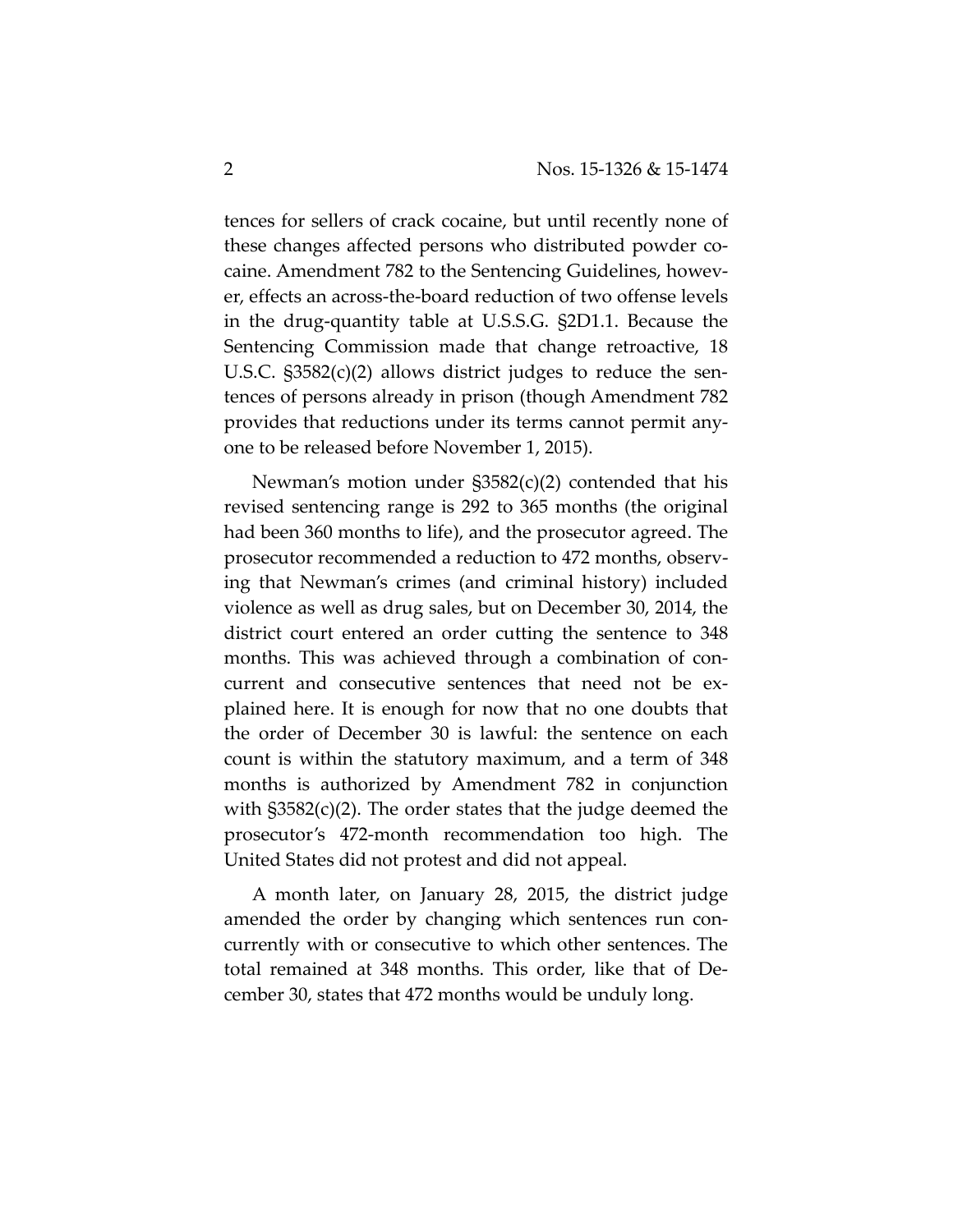But the next day the district judge amended the order yet again. The revised order rearranges which sentences run consecutively to which other sentences, and the upshot is a total of 472 months in prison. The language from the earlier orders stating that 472 months would be too high vanished. The judge did not say why he now thought 472 months the appropriate sentence and did not cite any authority allowing him to add 124 months to Newman's sentence.

Newman asked the judge to restore the 348-month package, relying on Fed. R. Crim. P. 35(a), which says that a judge has 14 days to "correct a sentence that resulted from arithmetical, technical, or other clear error." The order of January 29 came more than 14 days after December 30, and at all events the judge had not identified any "arithmetical, technical, or other clear error." The judge denied Newman's motion. The order reads in full: "The court DENIES the defendant's motion for reconsideration (doc. #743). The application of Amendment 782 of [sic] December 30, 2014 wasn't a 'sentencing' within [sic] meaning of Fed. R. Crim. P. 35(a)."

The court did not explain *why* an order authorized by  $\S 3582(c)(2)$  isn't a sentencing for the purpose of Rule 35(a). We know from *Dillon v. United States*, 560 U.S. 817 (2010), that it isn't a sentencing for the purpose of the Sixth Amendment, which implies that it is not one for the purpose of Fed. R. Crim. P. 32 either. Thus the judge need not order the defendant produced in court and need not take new evidence. See also Fed. R. Crim. P. 43(a)(3), (b)(4). But *Dillon* does not say or suggest that a judge who has reduced a sentence under §3582(c)(2) becomes empowered to increase it months or years later, without regard to the time limits ordinarily applicable to revisions.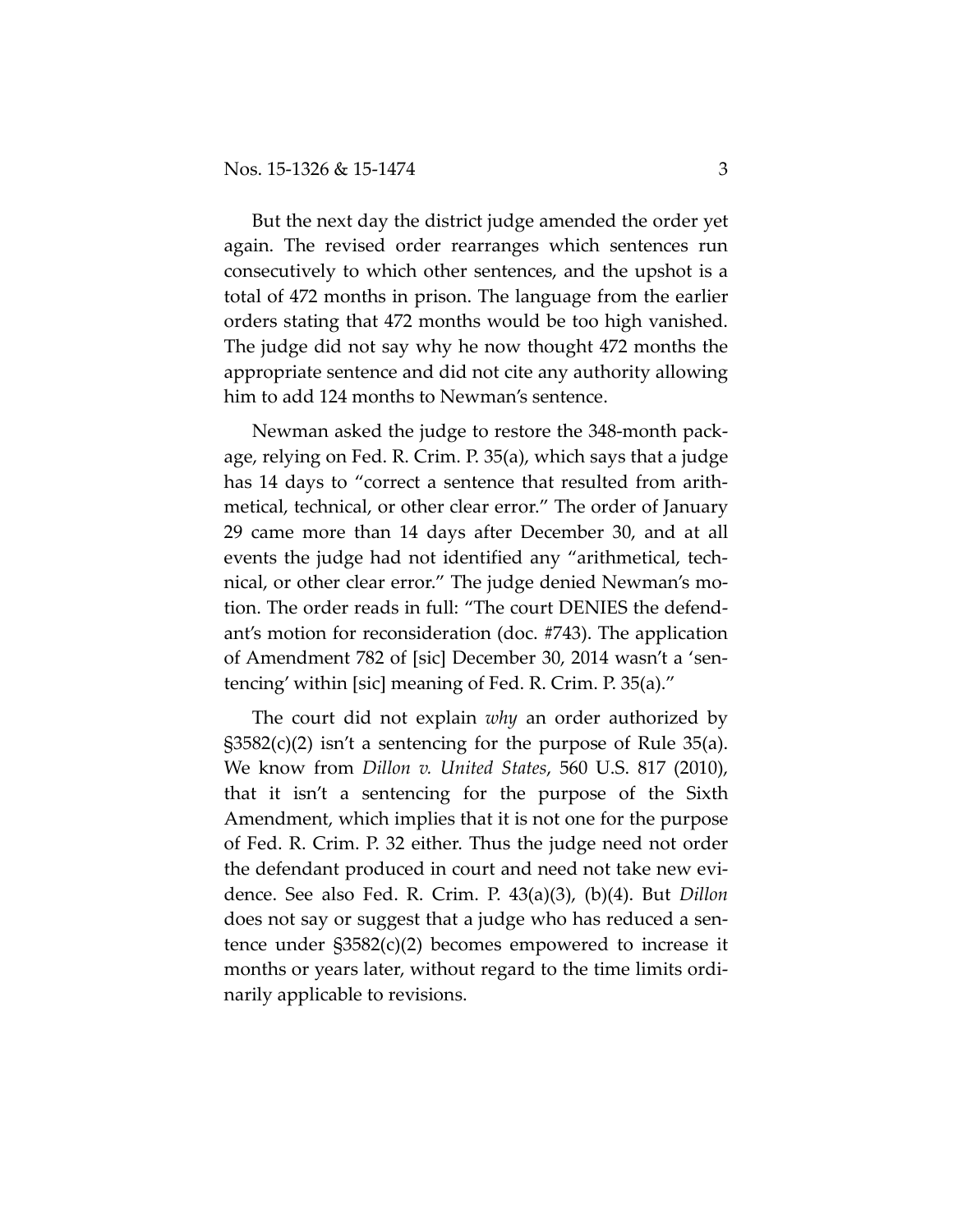If Rule 35 does not apply, then where did the district court get the power to make any change at all, even one day after the original reduction? Section 3582(c) says that a court "may not modify a term of imprisonment once it has been imposed". Three exceptions follow. One is Rule 35. A second exception,  $\S 3582(c)(1)(A)$ , covers a motion by the Bureau of Prisons asking the judge to reduce a sentence for "extraordinary and compelling reasons" or a prisoner's old age. And  $\S 3582(c)(2)$  is the third exception. It provides that, if the Sentencing Commission retroactively lowers a guideline range, then "the court may reduce the term of imprisonment, after considering the factors set forth in section 3553(a) to the extent that they are applicable, if such a reduction is consistent with applicable policy statements issued by the Sentencing Commission." This permits a court to reduce a sentence, not to increase it.

Other than a correction on appeal—and, to repeat, the United States did not file an appeal—the only source of authority to fix a substantive error in reducing a sentence under §3582(c)(2) is Rule 35(a), which permits action only within 14 days. Cf. *United States v. Redd*, 630 F.3d 649 (7th Cir. 2011). (Criminal Rule 36 authorizes the correction of clerical errors, but the 348-month term, if an error, was not a gaffe in transcribing or putting a judicial decision on the docket and so is outside the scope of Rule 36. See *United States v. McHugh*, 528 F.3d 538, 540 (7th Cir. 2008).)

The United States has confessed error, and for the reasons we have given we agree with its conclusion that the district court lacked the authority to increase Newman's sentence by an order entered more than 14 days after December 30, 2014.